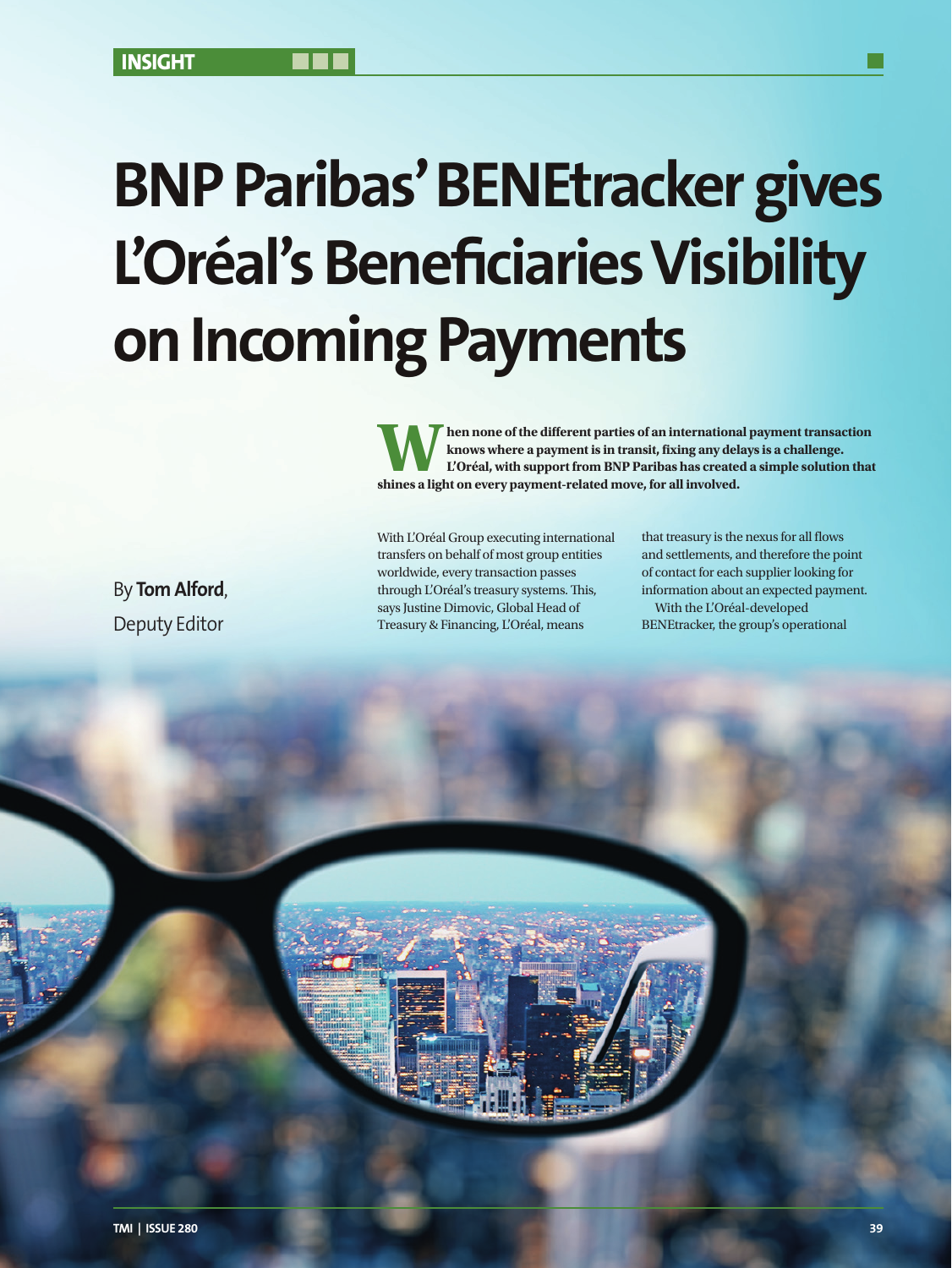

**Global Head of Treasury & Financing, L'Oréal**



**Deputy Head of Product Management, Global Channels, BNP Paribas**

units upload their transfer orders into the treasury system, signing them biometrically. An email is then generated for the relevant beneficiary, informing them of the impending payment. This includes identifying details such as the invoice number and a URL enabling the beneficiary expecting the payment to track it online and in real time. There is no longer a need to call L'Oreal's team to investigate the payment and when it can be expected to appear on the beneficiary's account. It is a system that works well. But it has not always been this way, comments Dimovic.

Previously, there was no visibility over the payment process once the request for payment transfer had been lodged in the banking system. With every payment "disappearing into a black box", when a problem arose, fixing it was a drain on resources for all. Tracking a misplaced payment can demand time-consuming three-way conversations, says Dimovic.

 The SWIFT gpi initiative has already improved matters for L'Oréal Group Treasury by enabling more transparency and predictability, and by reducing the processing time of international transfers. But it does not provide a tracking that is accessible directly by the beneficiary of the payment. Now, says Dimovic, L'Oréal's current mechanism, co-created with BNP Paribas, pinpoints the exact location of every payment at each point of its journey, removing all uncertainty.

BENEtracker is the result of a long-term close relationship between BNP Paribas and L'Oréal, with the bank very much in tune with its client's needs, comments Wim Grosemans, Global Head of Product Development, Payments and Receivables, Cash Management, BNP Paribas.

As an active participant in the BNP Paribas-initiated Treasury Board collaborations, L'Oréal already had a formal channel through which to discuss its operational concerns, alongside other

corporate contributors. These clientoriented regular discussion groups are a springboard for ideas that can be developed to benefit, with room for customisation, many more users – even banks – Grosemans explains.

### **Treasury solution**

It's clear that BENEtracker has had strong treasury input because it has worked just as it should from the outset. From the receipt of the payment file in L'Oréal's system, when BNP Paribas executes the transfer, treasury receives a SWIFT pain.002 message. This now contains the UETR (unique end-to-end transaction reference) of the gpi payment. Some corporates generate their own UETRs through their treasury management system (TMS), others use their bank. L'Oréal's are generated by BNP Paribas and returned to L'Oréal in the Payment Status Report (PSR).

L'Oréal's system automatically sends to its beneficiary, an email containing the UETR and the url link to the BENEtracker. With this link the beneficiary just needs a web-browser to track its payment's progress, from end to end. It's a simple yet highly effective means of keeping contact with a payment's progress, and an important improvement in the relationship and service to the beneficiaries. L'Oréal's subsidiaries also have access to the tracking link via the group's internal portal.

BENEtracker's tracking process is visually very similar to the experience consumers have of tracking an online purchase through a seller or its courier company, notes Dimovic. For a payment, it confirms every successful stage, or if there is a hold-up, it pinpoints the exact location of the payment and which intermediary bank needs to be chased.

Of course, BENEtracker is bound

# 66

*It makes life much, much easier not just for the accounting department which receives the incoming request from the supplier, but also for the treasury team and our interaction with the bank.*